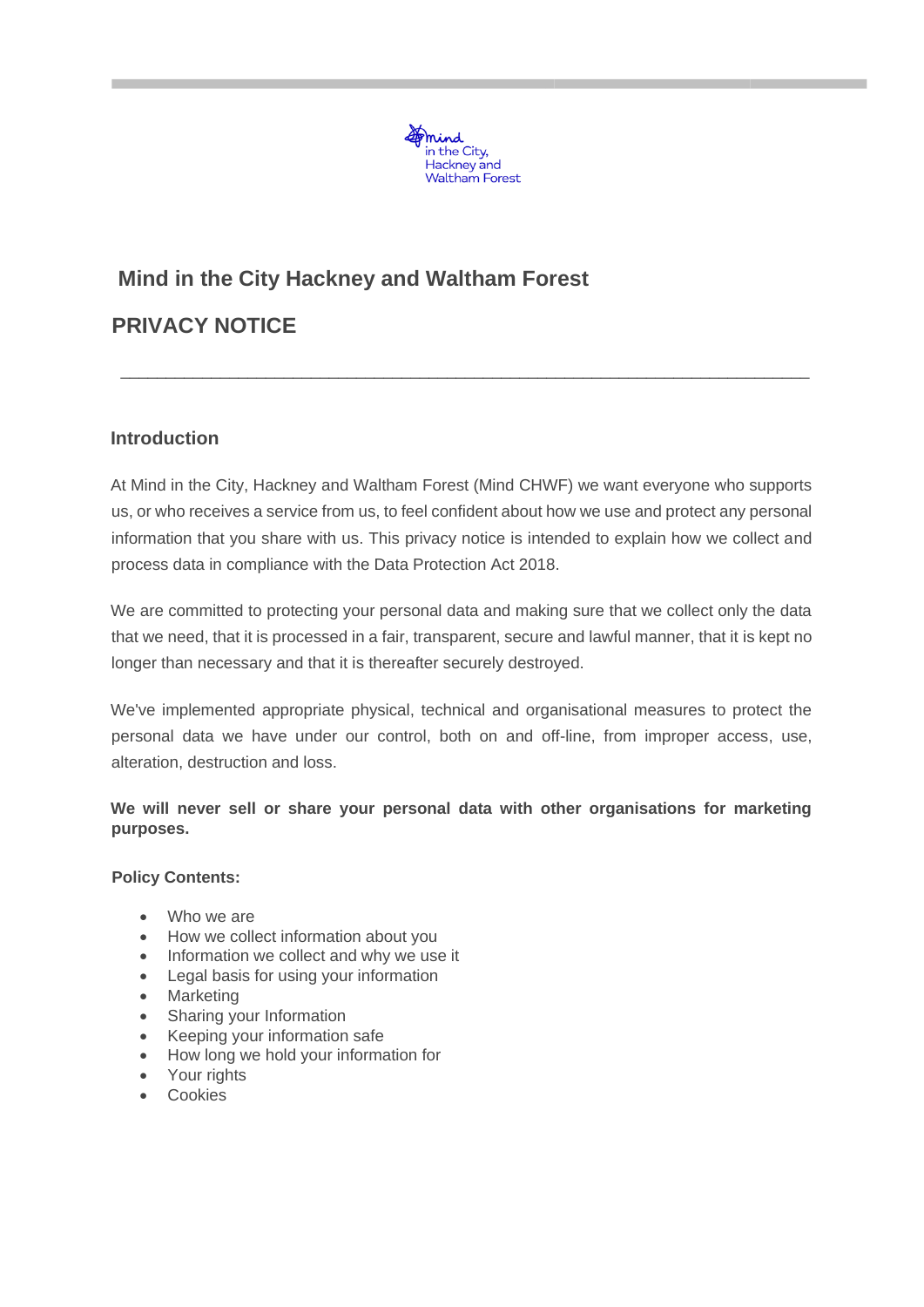

# **1. Who we are**

Here at Mind CHWF, we are committed to protecting your personal information and making every effort to ensure that your personal information is processed in a fair, open and transparent manner.

We are a "data controller" for the purposes of the Data Protection Act 2018 and the EU General Data Protection Regulation 2016/679 ("Data Protection Law"). This means that we are responsible for, and control the processing of, your personal information.

## **2. How we collect information about you**

Everything we do, we do to ensure that we can help people experiencing a mental health problem get both support and respect. We want to make sure you receive the communications that are most relevant to you, be it through visiting our website or receiving emails, post or phone calls. We want to make sure you receive the best attention when you receive a service, book on an event or make a donation.

We collect information from you in the following ways:

**When you interact with us directly:** This could be if you ask us about our activities, receive a service from us, register with us for training or an event, make a donation to us, ask a question about mental health, apply for a job or volunteering opportunity or otherwise provide us with your personal information. This includes when you phone us, visit our website, or get in touch through the post, or in person.

**When you interact with us through partners or suppliers working on our behalf:** This could be if you access a service such as the Wellbeing Network which is delivered through a partnership of voluntary sector organisations. We are the lead for the Wellbeing Network.

**When you interact with us through third parties:** This could be if you provide a donation through a third party such as Just Giving or one of the other third parties that we work with and provide your consent for your personal information to be shared with us.

**When you visit our website:** We gather general information which might include which pages you visit most often and which services, events or information are of most interest to you. We may also track which pages you visit when you click on links in emails from us. We also use "cookies" to help our site run effectively. There are more details below – see 'Cookies'.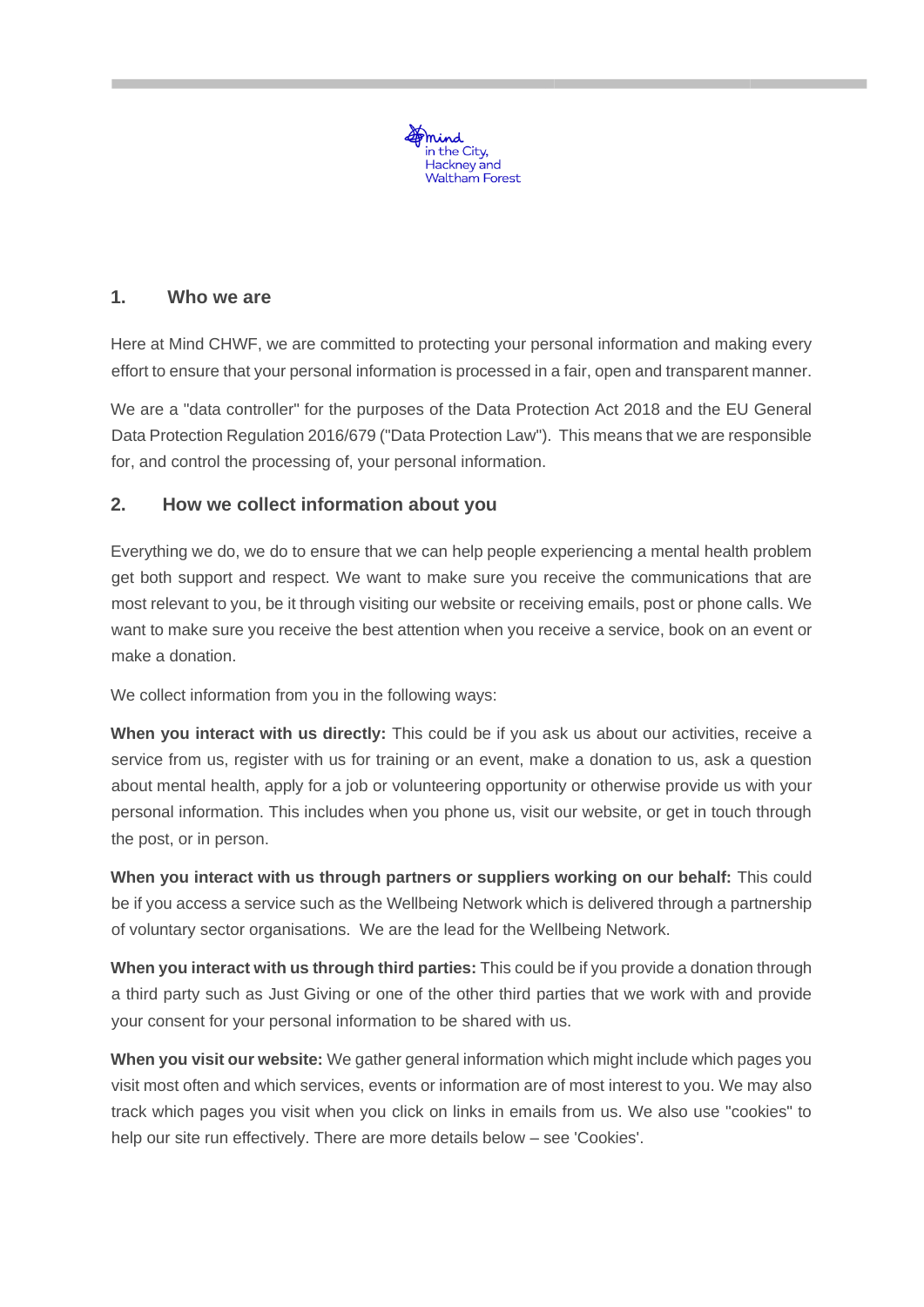

We use this information to personalise the way our website is presented when you visit to make improvements and to ensure we provide the best service and experience for you. Wherever possible we use anonymous information which does not identify individual visitors to our website.

# **3. Information we collect and why we use it**

## **Personal Information**

Personal information we collect includes details such as your name, date of birth, email address, postal address, telephone number and credit/debit card details (if you are making a purchase or donation), as well as information you provide in any communications between us. You may have given us this information whilst accessing a service, making a donation, registering for an event, placing an order for training or therapy or any of the other ways to interact with us.

We will mainly use this information:

- To keep in contact with you while you are accessing services
- To process your donations or other payments, to claim Gift Aid on your donations and verify any financial transactions.
- To provide the services or goods that you have requested.
- To update you with important administrative messages about your donation, an event or services or goods you have requested.
- To comply with the Charities (Protection and Social Investment) Act 2016 and follow the recommendations of the official regulator of charities, the Charity Commission, which require us to identify and verify the identity of supporters who make major gifts so we can assess any risks associated with accepting their donations.
- To keep a record of your relationship with us.
- Where you volunteer with us, to administer the volunteering arrangement.

If you do not provide this information, we will not be able to process your donation, sign you up for a particular event or provide goods and services you have requested.

We may also use your personal information:

- To contact you about our work and how you can support Mind (see section 8 on 'Marketing' below for further information).
- To invite you to participate in surveys or research.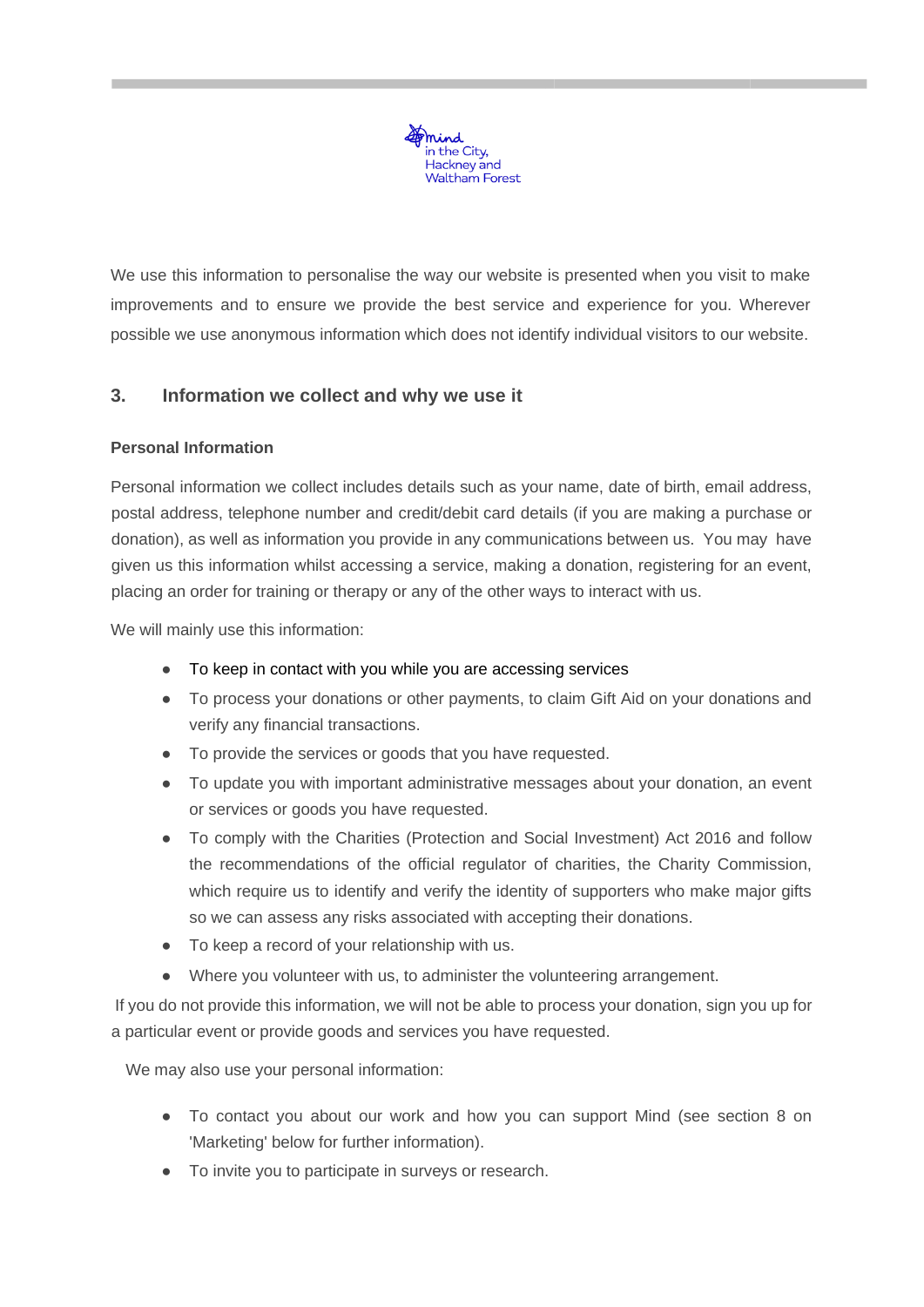

### **Sensitive Personal Information ('Special Category Data')**

If you are receiving a mental health service from us, we may also collect health information. If you provide us with any Sensitive Personal Information by telephone, email, online referral forms or by other means, we will treat that information with extra care and confidentiality and always in accordance with this Privacy Policy. We will only use personal and special category data to provide services to you and to evaluate the services we provide. We will not pass on the data we have about you to anyone else without your express permission except in exceptional circumstances, the lawful basis of which is 'vital interests'. Examples of these circumstances might include information that suggests you might be danger to yourself or someone else, that you may be at risk from someone else, or information about a child at risk of harm or neglect.

#### **A special note about the Sensitive Personal Information we hold**

Data Protection Law recognises that some categories of personal information are more sensitive. Sensitive Personal Information can include information about a person's health, race, ethnic origin, political opinions, sex life, sexual orientation or religious beliefs

## **4. Legal basis for using your information**

In some cases, we will only use your personal information where we have your consent (for example sending marketing information) or because we need to use it in order to fulfil a contract with you (for example, because you have placed an order).

However, there are other lawful reasons that allow us to process your personal information and one of those is called 'legitimate interests'. This means that the reason that we are processing information is because there is a legitimate interest for Mind CHWF to process your information to help us to achieve our vision of ensuring that everyone experiencing a Mental Health problem gets both support and respect.

Whenever we process your Personal Information under the 'legitimate interest' lawful basis we make sure that we take into account your rights and interests and will not process your personal information if we feel that there is an imbalance.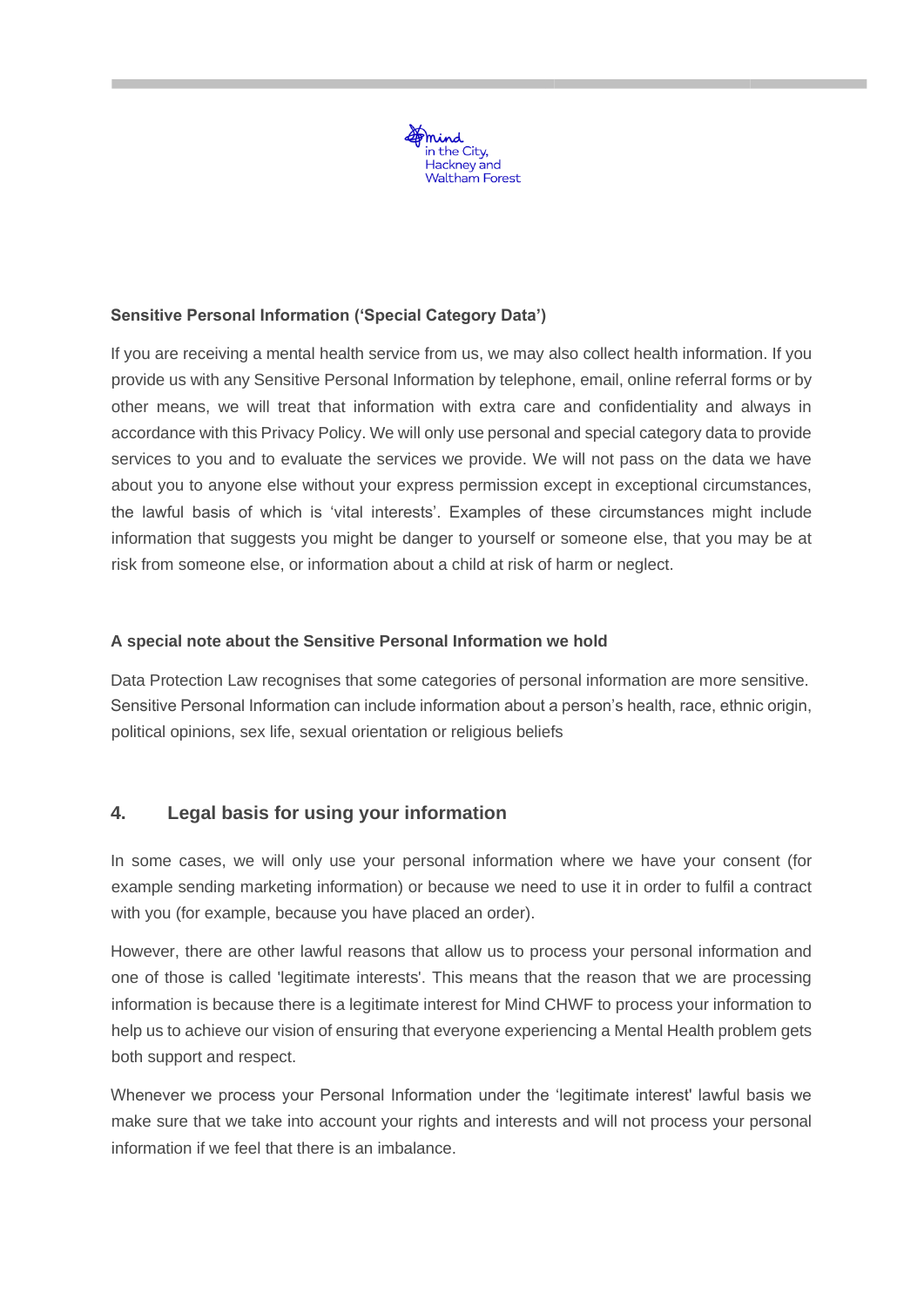

If we are providing you with a mental health service, the lawful basis on which we collect personal data is 'legitimate interest'. The legitimate interest we have identified is the pursuit of our mission as a mental health charity – 'to work with and on behalf of people with mental health problems, ensuring their fair and equal treatment, and to promote better mental health for all.' To provide an effective and safe service we need to process information about your mental health.

We may also collect and use information about your mental health in order to provide you with the service. This is 'special category' data, and we will treat it with extra care and confidentiality. The lawful basis under which we process special category data is that we are providing health and/or social care services, and we process this data only so far as is necessary for the provision of these services.

If we have an agreement or contract with you to provide a specific service, for example a training programme or counselling, the lawful basis on which we collect and process data is 'contract'. This means that we are processing data in order to fulfil - or determine if we are able to fulfil - our obligations to you under the agreement.

# **5. Marketing**

We will only contact you about our work and how you can support Mind CHWF by phone, email or text message, if you have agreed for us to contact you in this manner.

However, if you have provided us with your postal address we may send you information about our work and how you can support Mind CHWF by mail unless you have told us that you would prefer not to hear from us in that way.

You can update your choices or stop us sending you these communications at any time by contacting community.fundraising@mindchwf.org.uk or clicking the unsubscribe link at the bottom of the relevant communication.

## **6. Sharing your Information**

The personal information we collect about you will mainly be used by our staff (and volunteers) at Mind CHWF so that they can support you. Your data is held securely so that only staff with a specific need to access your data can do so.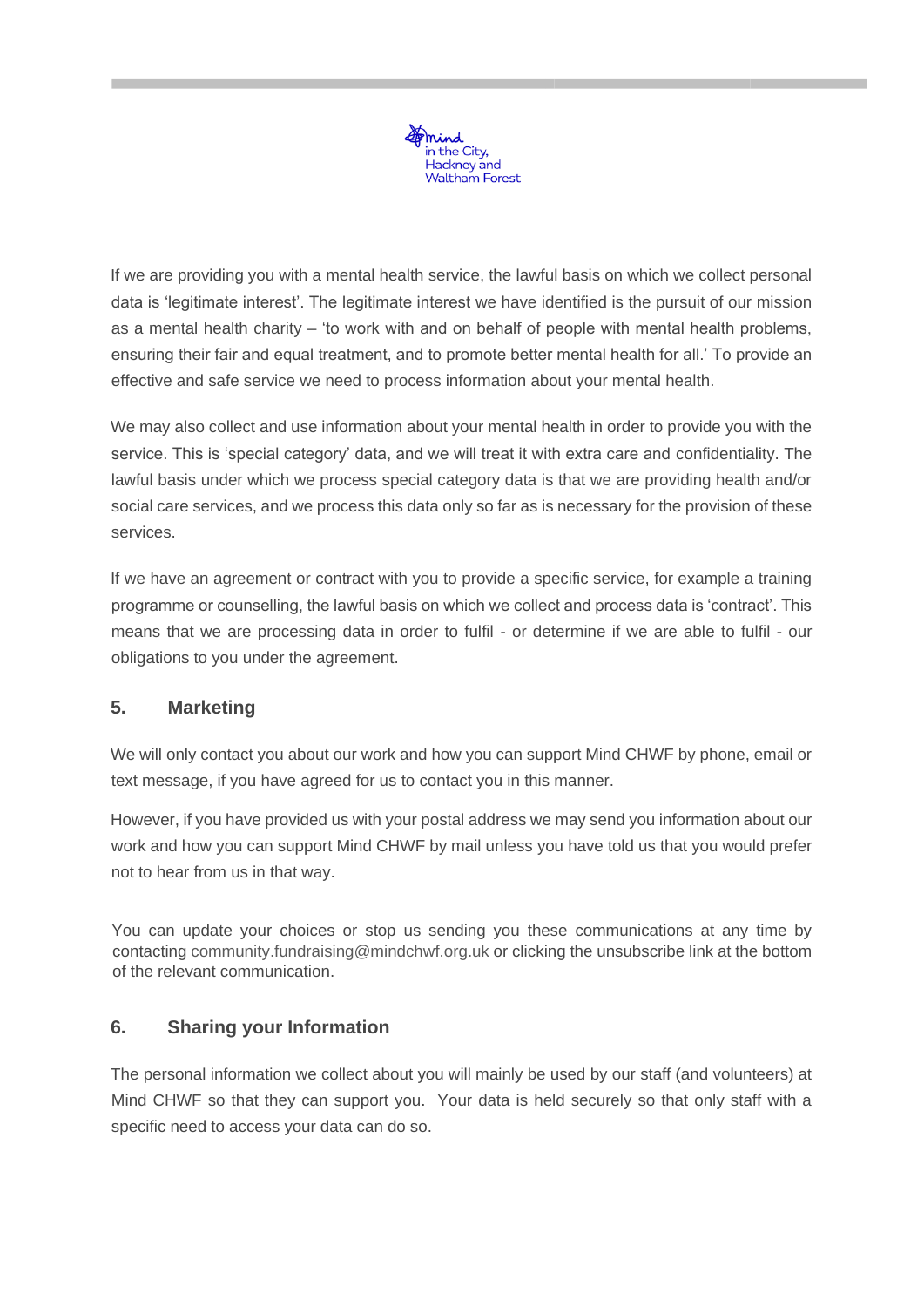

We will never sell or share your personal information with organisations so that they can contact you for any marketing activities. Nor do we sell any information about your web browsing activity.

Mind CHWF may however share your information with our trusted partners and suppliers who work with us on or on our behalf to deliver our services, but processing of this information is always carried out under our instruction. We make sure that they store the data securely, delete it when they no longer need it and never use it for any other purposes. Some examples of where we may share your information are with our partners who help us keep your information securely on a database for service provision purposes, to process donations and claim Gift Aid and our partners who help us to manage our social media accounts.

We enter into contracts with these service providers that require them to comply with Data Protection Laws and ensure that they have appropriate controls in place to secure your information.

## **Legal disclosure**

We may disclose your information if required to do so by law (for example, to comply with applicable laws, regulations and codes of practice or in response to a valid request from a competent authority); in order to enforce our conditions of sale and other agreements or to prevent harm or abuse from others to you, or from you to others or yourself. We will always endeavour to inform you before disclosure wherever practicable.

## **7. Keeping your information safe**

We take looking after your information very seriously. We've implemented appropriate physical, technical and organisational measures to protect the personal information we have under our control, both on and off-line, from improper access, use, alteration, destruction and loss.

Unfortunately, the transmission of information using the internet is not completely secure. Although we do our best to protect your personal information sent to us this way, we cannot guarantee the security of data transmitted to our site.

Our websites may contain links to other sites. While we try to link only to sites that share our high standards and respect for privacy, we are not responsible for the content or the privacy practices employed by other sites. Please be aware that advertisers or Web sites that have links on our site may collect personally identifiable information about you. This privacy statement does not cover the information practices of those websites or advertisers.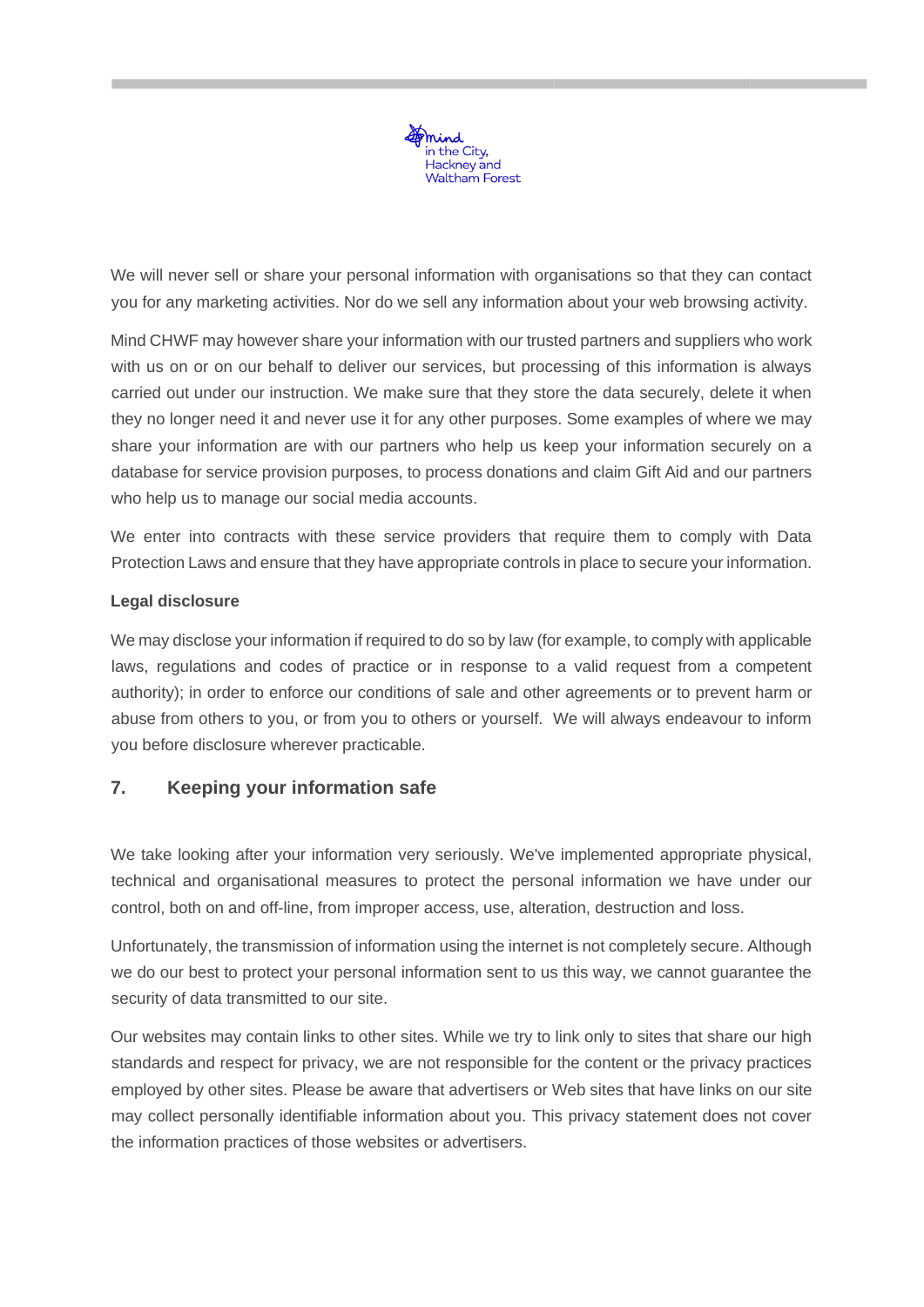

Any debit or credit card details which we receive on our website are passed securely to Sage Pay our payment processing partner, according to the Payment Card Industry Security Standards.

# **8. How long we hold your information for**

We only keep it as long as is reasonable and necessary for the relevant activity, which may be to fulfil statutory obligations (for example, the collection of Gift Aid) or to comply with BACP requirements, contractual obligations etc. More information can be found in our Records Retention policy.

# **9. Your rights**

If you wish to exercise any of these rights, or if you want to discuss with us any aspect of our privacy practices or make a complaint, please contact our Data Protection Lead, Rodolfo Alvarez, at Rodolfo.Alvarez@mindchwf.org.uk or by calling 0208 9854239. Should you be unable to resolve a matter with us you can make a complaint to the Information Commissioner's Office at https://ico.org.uk/

- **Access to your personal information:** You have the right to request access to a copy of the personal information that we hold about you, along with information on what personal information we use, why we use it, who we share it with, how long we keep it for and whether it has been used for any automated decision making. You can make a request for access free of charge. Please make all requests for access in writing and provide us with evidence of your identity.
- **Right to object:** You can object to our processing of your personal information where we are relying on a legitimate interest (or those of a third party) and there is something about your particular situation which makes you want to object to processing on this ground. You also have the right to object where we are processing your personal information for direct marketing purposes. Please contact us as noted above, providing details of your objection.
- **Consent:** If you have freely given us your consent to use personal information (for example, for marketing), you can withdraw your consent at any time.
- **Rectification:** You can ask us to change or complete any inaccurate or incomplete personal information held about you.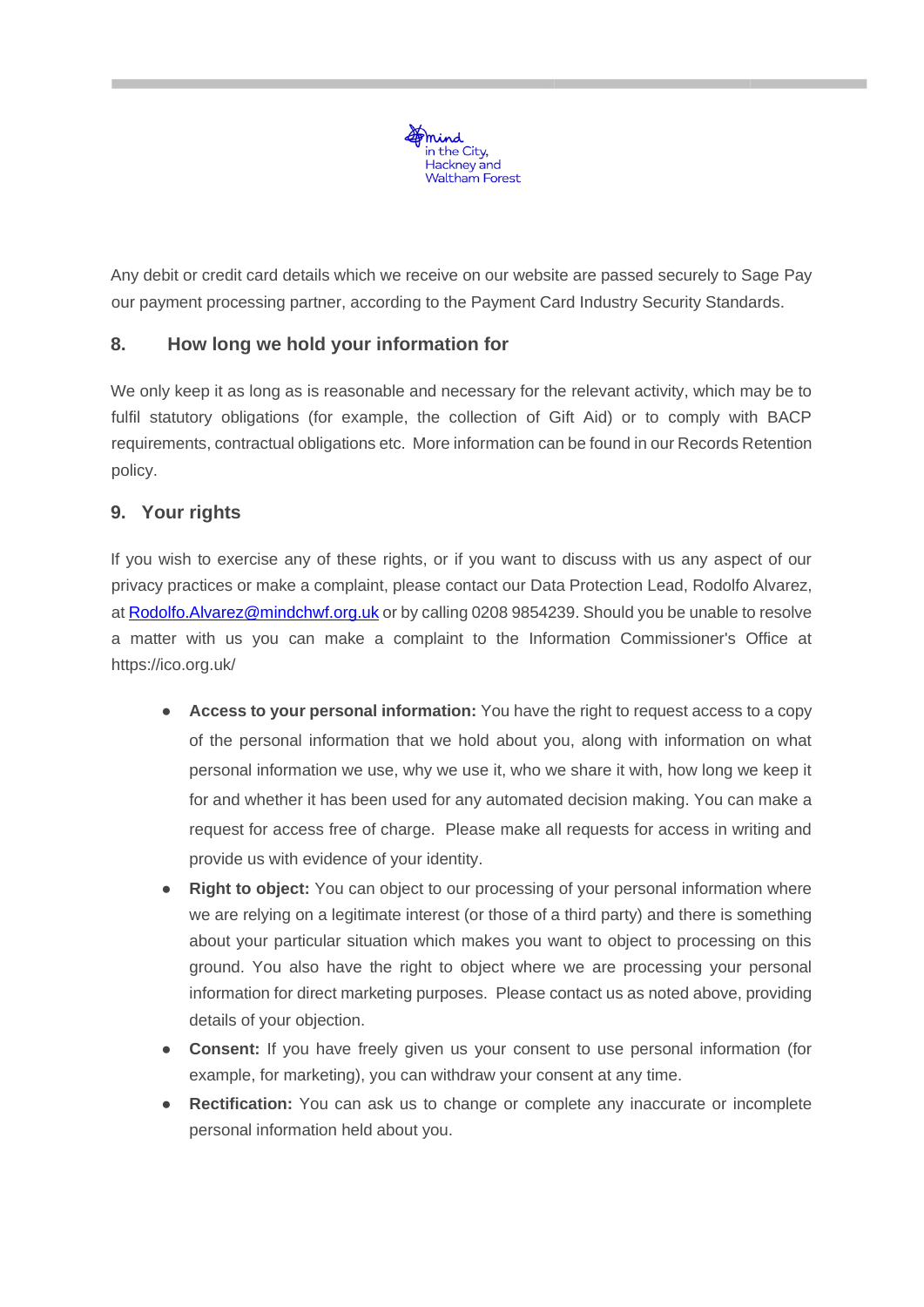

- **Erasure:** You can ask us to delete your personal information where it is no longer necessary for us to use it, you have withdrawn consent, or where we have no lawful basis for keeping it.
- **Portability:** You can ask us to provide you or a third party with some of the personal information that we hold about you in a structured, commonly used, electronic form, so it can be easily transferred.
- **Restriction:** You can ask us to restrict the personal information we use about you where you have asked for it to be erased or where you have objected to our use of it.
- **No automated-decision making:** Automated decision-making takes place when an electronic system uses personal information to make a decision without human intervention. You have the right not to be subject to automated decisions that will create legal effects or have a similar significant impact on you, unless you have given us your consent, it is necessary for a contract between you and us or is otherwise permitted by law. You also have certain rights to challenge decisions made about you. We do not currently carry out any automated decision-making.

Please note, some of these rights only apply in certain circumstances and we may not be able to fulfil every request.

#### **10. Cookies**

['Cookie' i](http://www.allaboutcookies.org/cookies/)s a name for a small file, usually of letters and numbers, which is downloaded onto your device, like your computer, mobile phone or tablet when you visit a website.

They let websites recognise your device, so that the sites can work more effectively, and also gather information about how you use the site. A cookie, by itself, can't be used to identify you.

#### **How do we use cookies?**

We use cookies to distinguish you from other users of our website. This helps us to provide you with a good experience when you come to our website and also allows us to improve the user experience.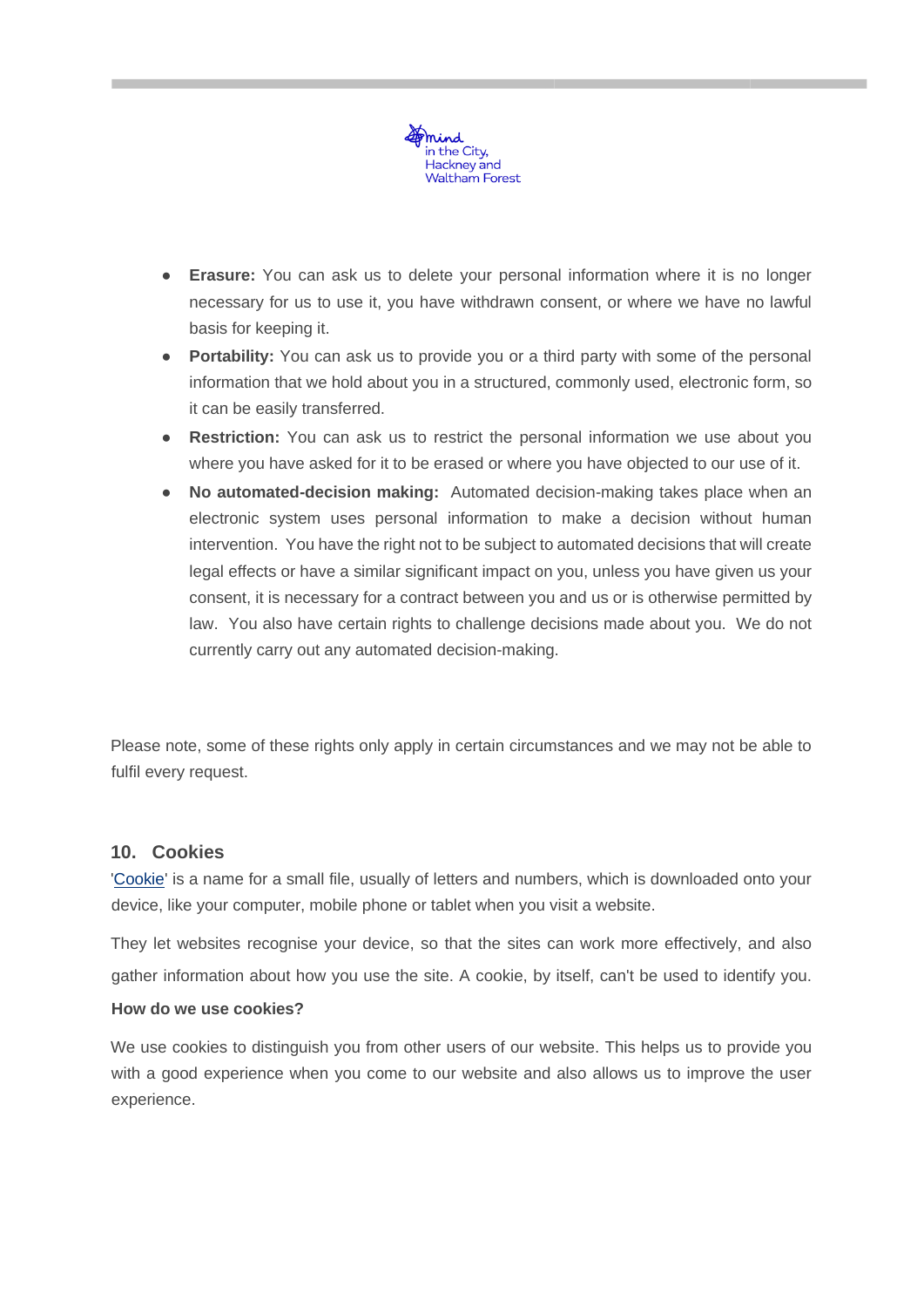

#### **The cookies we use**

We use the categorisation set out by the International Chamber of Commerce in their [UK Cookie](https://www.cookielaw.org/media/1096/icc_uk_cookiesguide_revnov.pdf) [Guide.](https://www.cookielaw.org/media/1096/icc_uk_cookiesguide_revnov.pdf)

We use all four categories of cookies:

- Strictly necessary cookies are essential for you to move around our website and to use its features, like our shopping basket and your account.
- Performance cookies collect anonymous information about how you use our site, like which pages are visited most.
- Functionality cookies collect anonymous information that remember choices you make to improve your experience, like your text size or location. They may also be used to provide services you have asked for such as watching a video or commenting on a blog.
- Targeting or advertising cookies collect information about your browsing habits in order to make advertising relevant to you and your interests. As such if you visit the